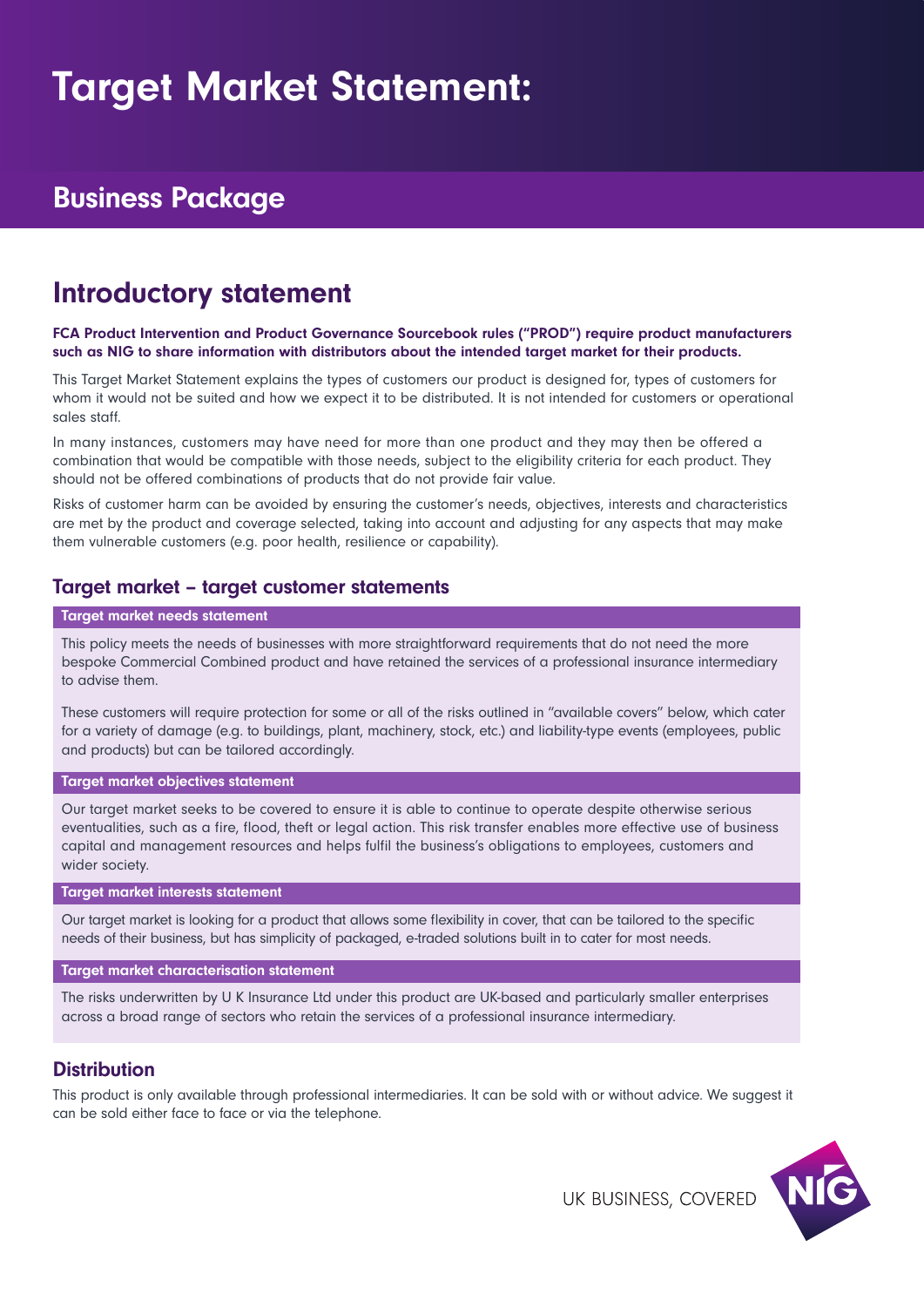## Assessment of fair value

| Next fair value assessment due | December 2022                                      |
|--------------------------------|----------------------------------------------------|
| Last fair value assessment     | Fair value is provided for target market customers |

# Target market – target compatible customer groups

| Who this product is for                                                                                                                                                                                                                                                                                                                                                                                                                                                                                                                                                                                                                                                                                                                                                                                                                  | Who this product is not for                                                                                                                               |  |
|------------------------------------------------------------------------------------------------------------------------------------------------------------------------------------------------------------------------------------------------------------------------------------------------------------------------------------------------------------------------------------------------------------------------------------------------------------------------------------------------------------------------------------------------------------------------------------------------------------------------------------------------------------------------------------------------------------------------------------------------------------------------------------------------------------------------------------------|-----------------------------------------------------------------------------------------------------------------------------------------------------------|--|
| <b>UK-based businesses</b>                                                                                                                                                                                                                                                                                                                                                                                                                                                                                                                                                                                                                                                                                                                                                                                                               | Businesses based outside the UK                                                                                                                           |  |
| Businesses that are smaller in scale and lower<br>complexity                                                                                                                                                                                                                                                                                                                                                                                                                                                                                                                                                                                                                                                                                                                                                                             | Larger businesses where e-traded packages are less<br>suited                                                                                              |  |
| Businesses that require a bundle of covers (see<br>below) to meet typical business needs                                                                                                                                                                                                                                                                                                                                                                                                                                                                                                                                                                                                                                                                                                                                                 | Businesses requiring only individual unbundled<br>covers                                                                                                  |  |
| Businesses interested in transferring financial risk<br>by insuring with an A rated insurer (A1 Moody's),<br>with options to meet legal obligations (e.g. with<br>Employer's Liability cover) and additional other<br>benefits (e.g. legal advice)                                                                                                                                                                                                                                                                                                                                                                                                                                                                                                                                                                                       |                                                                                                                                                           |  |
| Businesses with up to 3 premises                                                                                                                                                                                                                                                                                                                                                                                                                                                                                                                                                                                                                                                                                                                                                                                                         | Businesses which are unoccupied or not trading                                                                                                            |  |
| Businesses typically with a single site exposure of up to<br>£5m total insured value for material damage and up to<br>£5m value for gross profit for business interruption                                                                                                                                                                                                                                                                                                                                                                                                                                                                                                                                                                                                                                                               | Businesses with a single site exposure of more than<br>£5m total insured value                                                                            |  |
| Businesses that operate from modern, standard<br>construction, non-combustible single tenure premises                                                                                                                                                                                                                                                                                                                                                                                                                                                                                                                                                                                                                                                                                                                                    | Unsuited or outdated premises, multi-tenure risks<br>with no perfect party separation (e.g. market halls or<br>warehouses), or which have an external ATM |  |
| Businesses with modern machinery that is well<br>maintained                                                                                                                                                                                                                                                                                                                                                                                                                                                                                                                                                                                                                                                                                                                                                                              |                                                                                                                                                           |  |
| Established businesses with a proven 3-5 year claims<br>experience                                                                                                                                                                                                                                                                                                                                                                                                                                                                                                                                                                                                                                                                                                                                                                       |                                                                                                                                                           |  |
| Businesses with strong risk management cultures                                                                                                                                                                                                                                                                                                                                                                                                                                                                                                                                                                                                                                                                                                                                                                                          |                                                                                                                                                           |  |
| A broad range of over 1,000 trades are acceptable<br>without referral. A more detailed list is on nig.com/<br>products and includes:<br>Building & Glass Components - e.g. builders' or<br>plumbers' merchants, double glazing<br>Clothing & Textiles - e.g. carpets & rugs, clothing or<br>footwear<br>Electrical Goods - e.g. office equipment, domestic<br>white or brown goods<br>Engineering & Metalwork - e.g. hardware &<br>ironmongery, metalworkers<br>Food & Beverage Wholesale - e.g. dairy products<br>Leisure & Entertainment - e.g. restaurants, public<br>houses, amateur sports clubs<br>Paper & Printing - e.g. lithographic or silk screen<br>printers, greeting cards<br>Sports Goods - e.g. cycle wholesalers, sports equipment<br>Wood & Furniture - e.g. bathrooms, wooden finished<br>goods, carpenters & joiners | Smaller businesses suited to our other eTrade<br>products, e.g. Shop or Office<br>Larger risks that have more bespoke requirements                        |  |